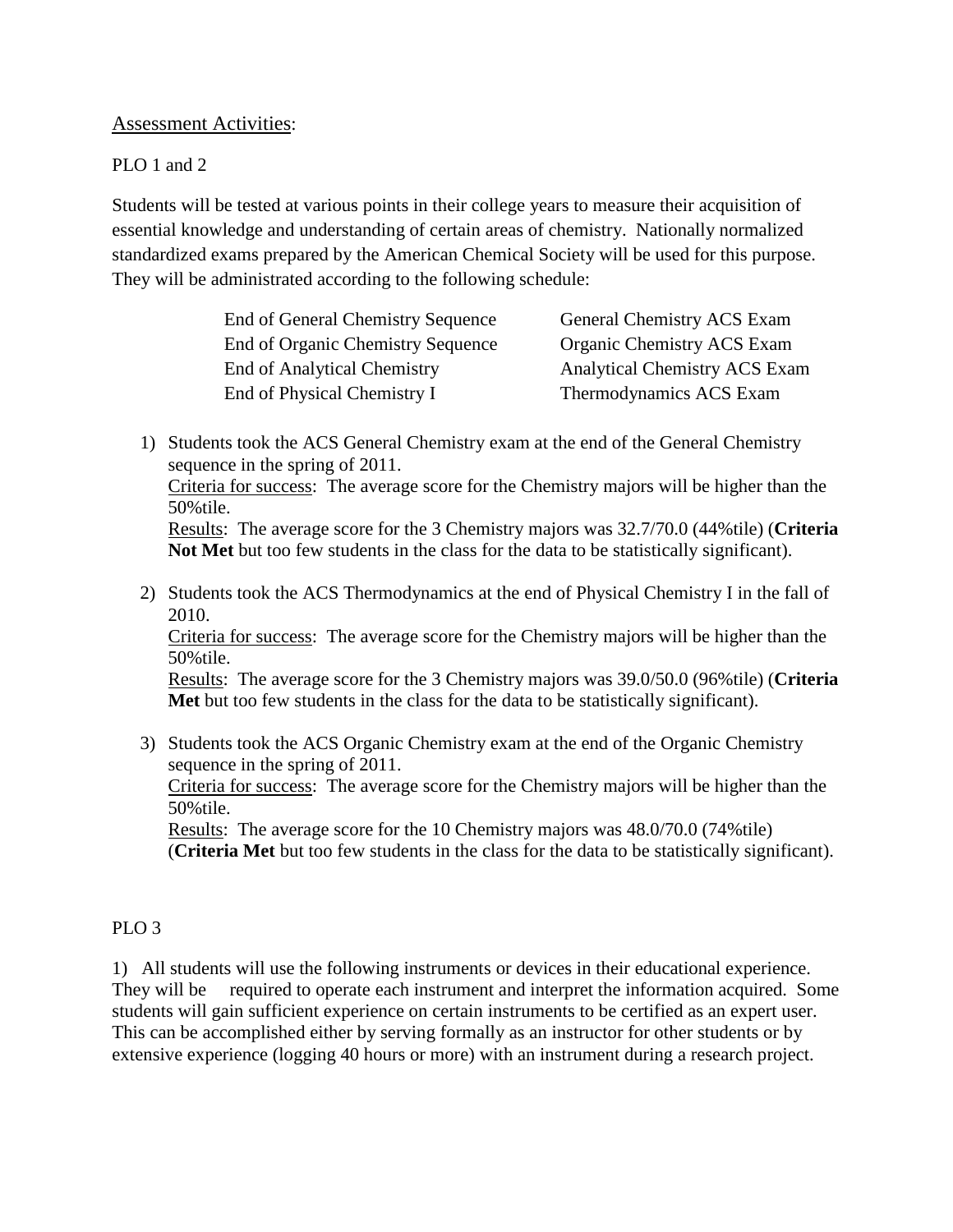| <b>First Year</b>  | electronic balances<br>burets and pipets<br>pH meters<br>computer spreadsheet (Excel)                                                                                                          |
|--------------------|------------------------------------------------------------------------------------------------------------------------------------------------------------------------------------------------|
| Second Year        | instruments used in the first year plus<br>infrared spectrophotometer (IR)<br>nuclear magnetic resonance spectrometer (NMR)<br>absorption spectrophotometer (UV-Vis)<br>gas chromatograph (GC) |
| Third/Fourth Years | instruments used in the first two years plus<br>Gas Chromatograph/Mass Spectrometer (GC-MS)<br>High Pressure Liquid Chromatograph (HPLC)<br>Atomic Absorption Spectrophotometer (AA)           |

Criteria for success: At least 75% of the department's graduates will achieve expert user status on at least one instrument. Hands on instrument use occurs in the laboratory component of required courses and proficiency will be verified by a faculty at the end of each academic year. Results: PLO not assessed 2010-11

2) Students will participate in the undergraduate research program

Criteria for success: At least 50% of the chemistry major graduates will have worked on an undergraduate research project. Their progress in this endeavor will be evaluated by their supervising faculty members, and the presentation of their work to the scientific community. Results: PLO not assessed 2010-11

# PLO 4

1) Students will participate in the life of the Chemistry Department as TA's, tutors, or graders.

Criteria for success: 80% of the department's graduates will work as lab assistants or tutors during their sophomore, junior, or senior years. In this context, they will formally and informally explain various concepts of chemistry to other undergraduate students. Teaching assistant evaluations will be conducted at the end of each term and supervising faculty members will also evaluate their performance. Results: PLO not assessed 2010-11